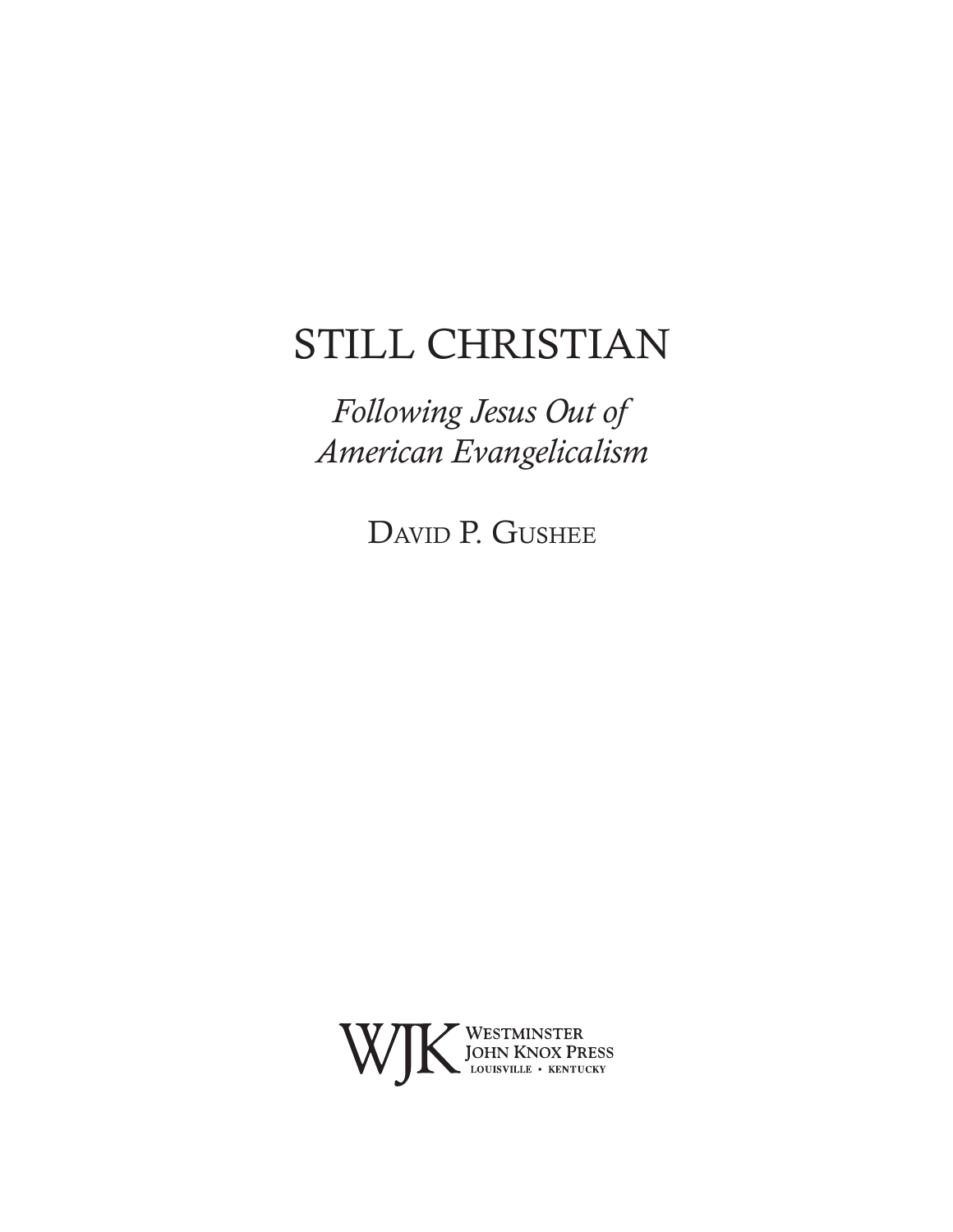#### © 2017 David P. Gushee

#### *First edition* Published by Westminster John Knox Press Louisville, Kentucky

17 18 19 20 21 22 23 24 25 26—10 9 8 7 6 5 4 3 2 1

*All rights reserved*. No part of this book may be reproduced or transmitted in any form or by any means, electronic or mechanical, including photocopying, recording, or by any information storage or retrieval system, without permission in writing from the publisher. For information, address Westminster John Knox Press, 100 Witherspoon Street, Louisville, Kentucky 40202-1396. Or contact us online at www.wjkbooks.com.

Scripture quotations from the New Revised Standard Version of the Bible are copyright © 1989 by the Division of Christian Education of the National Council of the Churches of Christ in the U.S.A. and are used by permission.

> *Book design by Erika Lundbom-Krift Cover design by Mark Abrams Cover photo by Nick Scheerbart*

#### Library of Congress Cataloging-in-Publication Data

Names: Gushee, David P., 1962- author.

Title: Still Christian : following Jesus out of American evangelicalism / David P. Gushee.

Description: First edition. | Louisville, KY : Westminster John Knox Press, 2017. | Description based on print version record and CIP data provided by publisher; resource not viewed.

Identifiers: LCCN 2017006621 (print) | LCCN 2017029397 (ebook) | ISBN 9781611648270 (ebk.) | ISBN 9780664263379 (pbk. : alk. paper)

Subjects: LCSH: Christianity—United States—20th century. |

Christianity—United States—21st century.

Classification: LCC BR526 (ebook) | LCC BR526 .G875 2017 (print) | DDC 277.308/3—dc23

LC record available at https://lccn.loc.gov/2017006621

 $\otimes$  The paper used in this publication meets the minimum requirements of the American National Standard for Information Sciences—Permanence of Paper for Printed Library Materials, ANSI Z39.48-1992.

Most Westminster John Knox Press books are available at special quantity discounts when purchased in bulk by corporations, organizations, and special-interest groups. For more information, please e-mail SpecialSales@wjkbooks.com.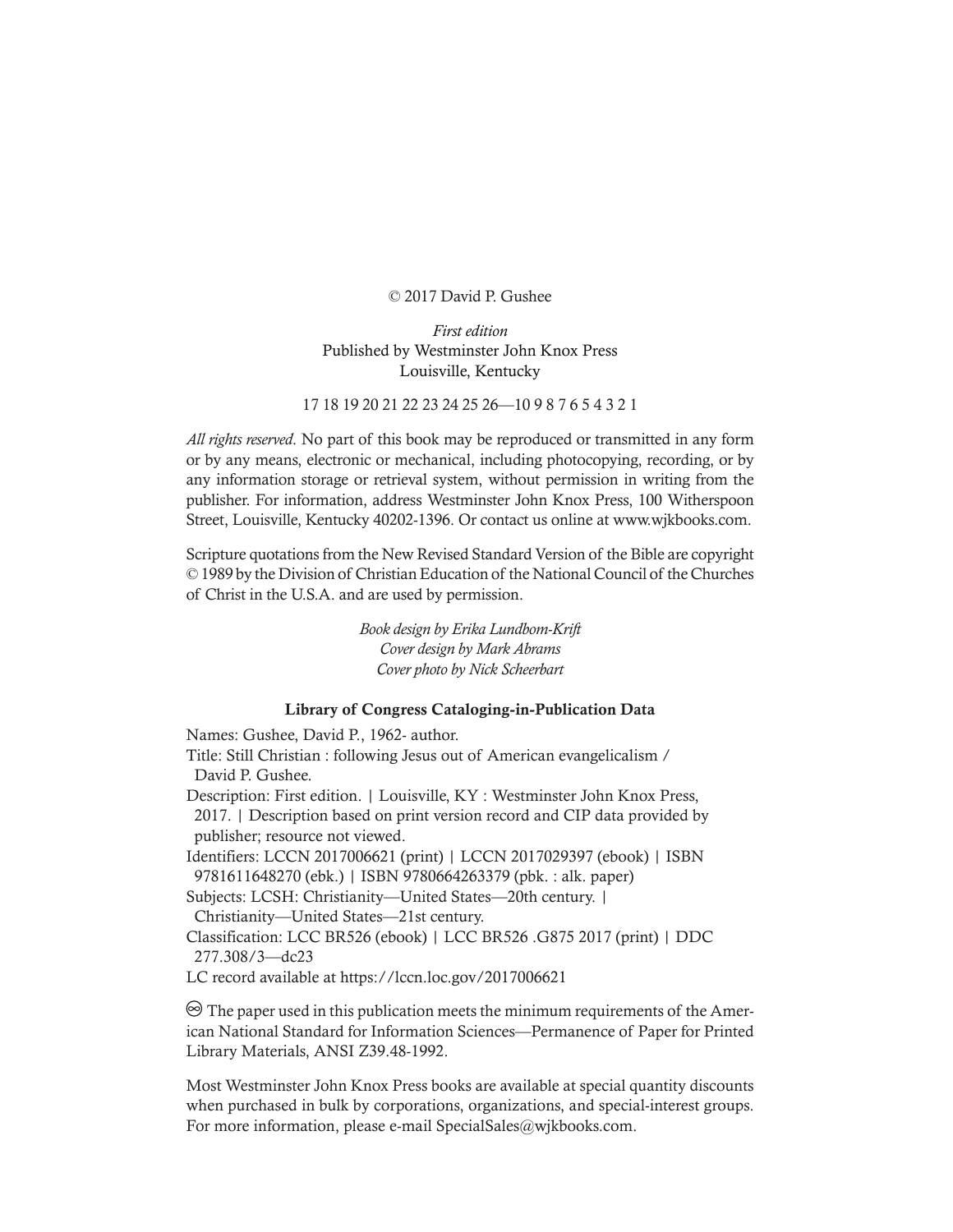## **CONTENTS**

| Preface                                                                                                       | 1X           |
|---------------------------------------------------------------------------------------------------------------|--------------|
| 1. Growing Up, Finding Jesus<br>$(1962 - 1978)$                                                               | $\mathbf{1}$ |
| 2. A Young Convert Finds His Way:<br>Providence Baptist Church<br>$(1978 - 1980)$                             | 13           |
| 3. Loving the Questions but Not Always<br>the People: College and Seminary<br>$(1980 - 1987)$                 | 23           |
| 4. Looking for a Place among the Liberals:<br>Union Theological Seminary in New York<br>$(1987 - 1989)$       | 39           |
| 5. Finding a Place among the Evangelical Left:<br><b>Evangelicals for Social Action</b><br>$(1990 - 1993)$    | 49           |
| 6. Finding a Voice While Not Losing a Soul:<br><b>Young Professor at Southern Seminary</b><br>$(1993 - 1996)$ | 61           |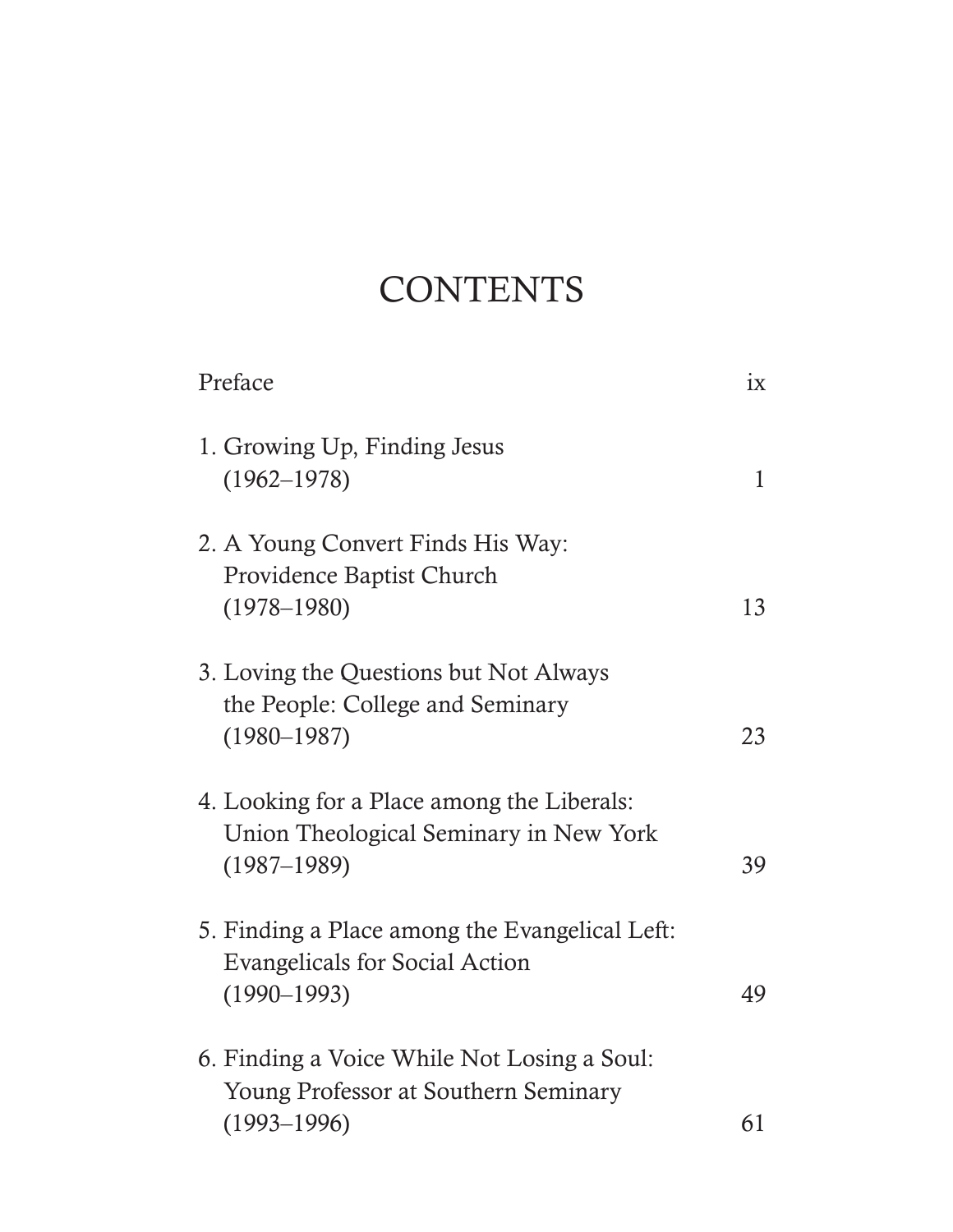| 7. Finding a Home and Leaving It:<br><b>Union University</b> |     |
|--------------------------------------------------------------|-----|
| $(1996 - 2007)$                                              | 79  |
| 8. Getting Used to a New Home:                               |     |
| Mercer University                                            |     |
| $(2007-)$                                                    | 103 |
| 9. Every Liberal's Favorite Evangelical                      |     |
| $(2004 - 2013)$                                              | 117 |
| 10. Every Evangelical's Least-Favorite Liberal               |     |
| $(2014 - 2015)$                                              | 131 |
| 11. Where Do I Go from Here?                                 | 145 |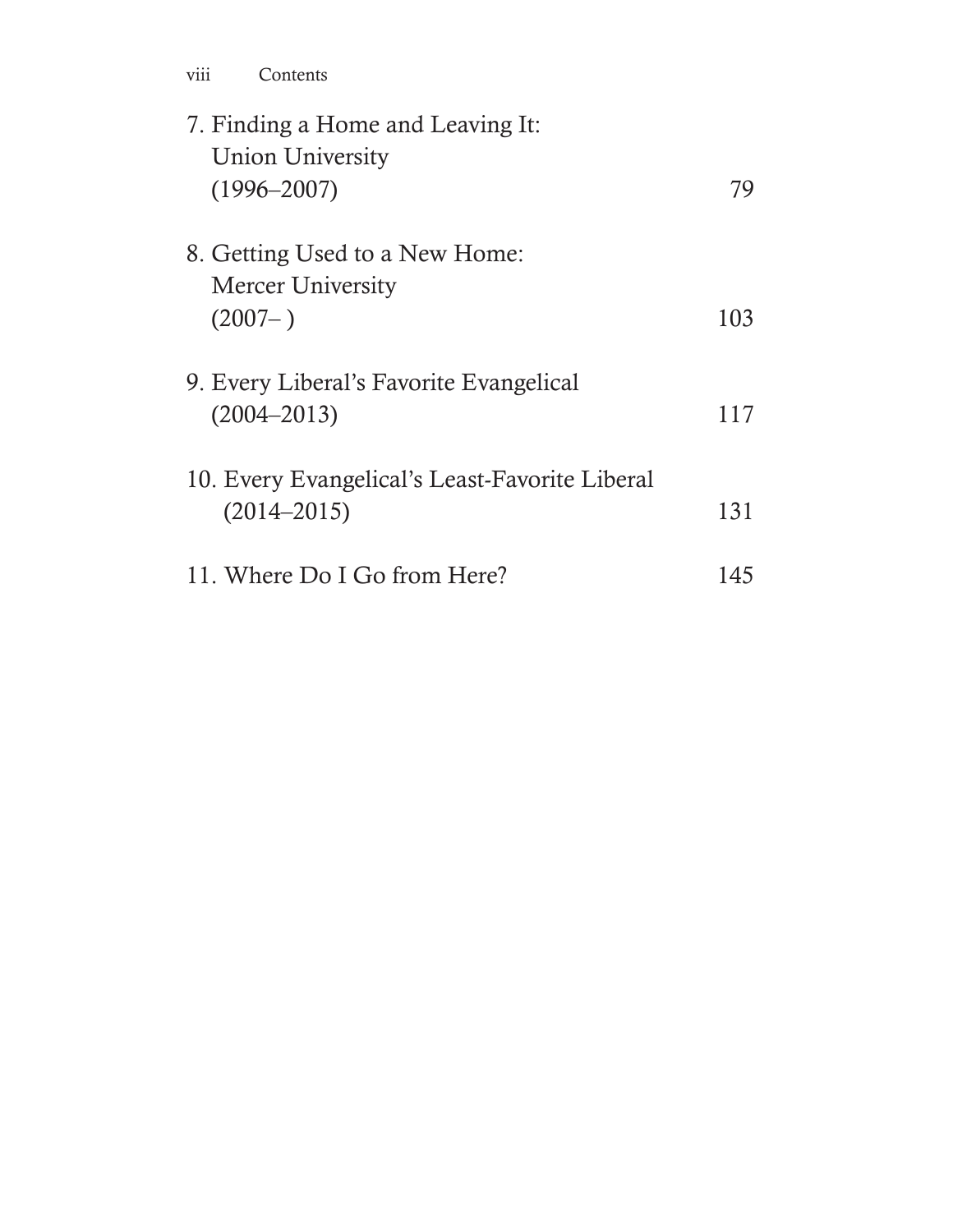## PREFACE

IT'S NOT LIKE I'M OLD. WELL, I TURNED 55 THIS YEAR, and there's plenty of gray in my beard and more and more in my hair, and my high school yearbook picture is really kind of odd to look at right now. But I've still got some kick left in me, and it's a little early for a deathbed confessional.

I'm not at the end of my journey, I hope. But I am at the end of a major stage of it; that much feels certain. Maybe it's the forty-year thing. As of this writing, I am approaching the forty-year anniversary of the summer of 1978, the season when I set out on the path I've followed ever since. It's when I became what used to be called a born-again Christian.

That year also more or less marks the beginning of a social movement that has constantly intertwined with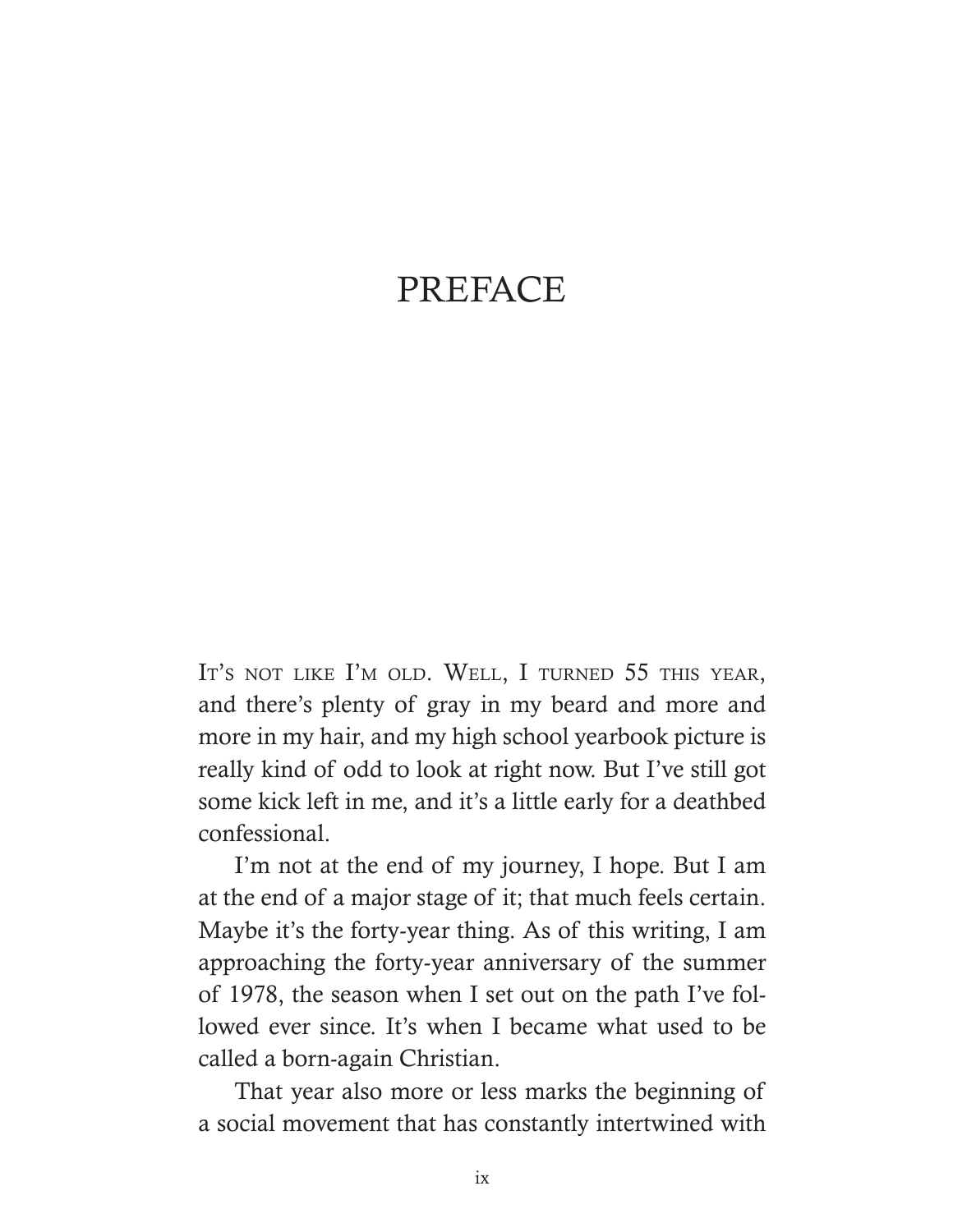my own personal journey—and has probably had a lot to do with yours as well. It was the time when fundamentalist and evangelical Christian conservatives were gearing up to create the Christian Right, whose purpose was to take back America for God, primarily by taking effective control of the Republican Party and getting people into power who would advance their agenda. A subplot of that story (in which I would also eventually become entangled) was the fundamentalist takeover of the Southern Baptist Convention.

When I said that simple yes to Jesus in July 1978, I had no earthly idea that my path as a Christian, then a minister, and then an academic, and then an activist, would take me directly into the crosshairs of this movement. I did not know that I would be wrestling in and with Southern Baptist politics, Christian Right politics, evangelical politics, and American politics for forty years. This is an account of what I have experienced in my effort to follow Jesus amid the maelstrom of all this Christian right-wing politics, and a fair amount of Catholic, liberal, mainline, radical, and secular politics as well.

It has been an eventful journey. Somehow right now it feels very much like I am leaving it behind, as if the journey is ending. But I need to try to make sense of it, for me if for nobody else. I need to ask myself how I got here; who I was and who I have now become; and where, if anywhere, was Jesus, the one to whom I have pledged my commitment each day of these forty years. I need to give an account of myself, and make an inquiry into where my God has been in this journey among those battling believers who all claim to be God's people.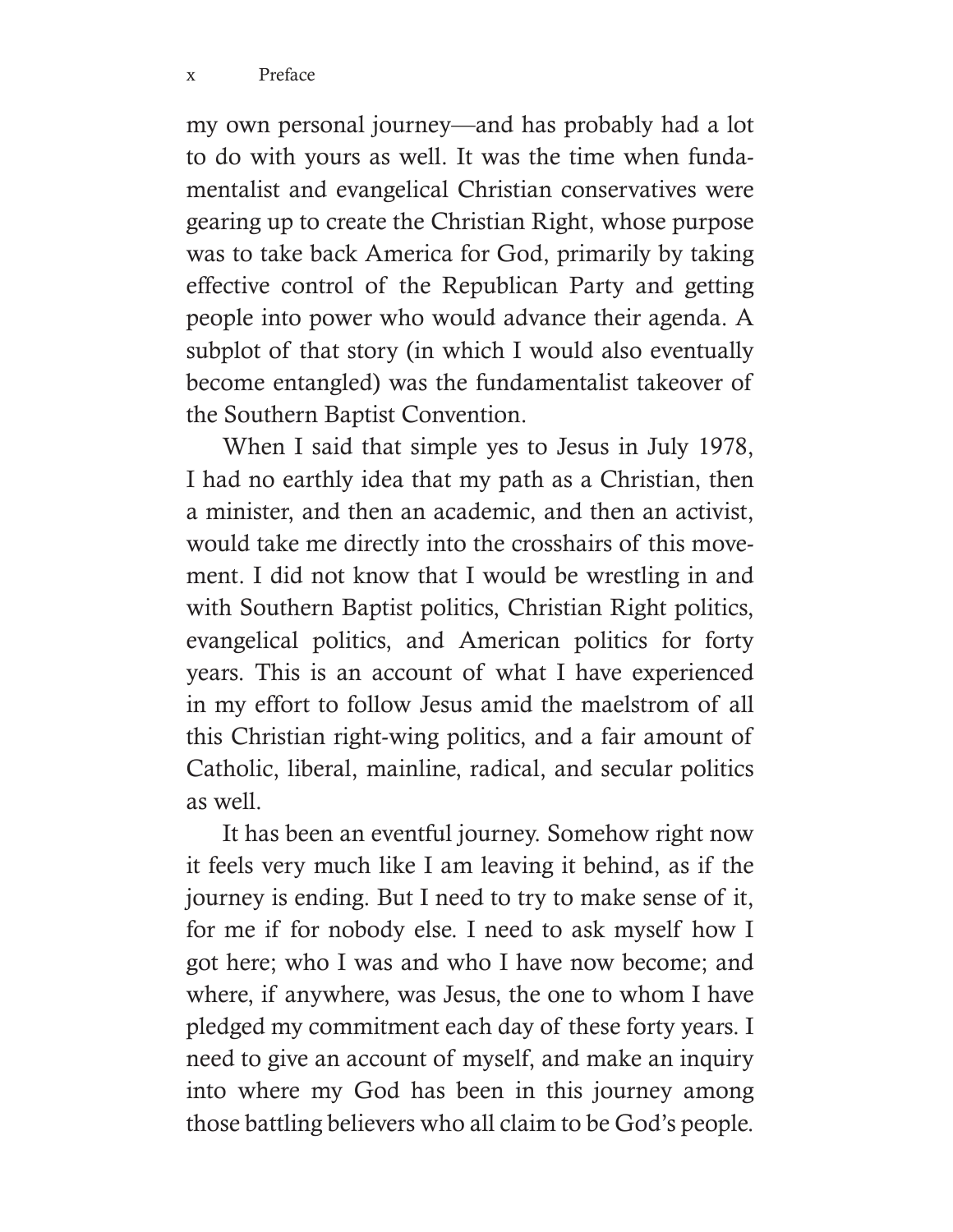And I want to help you understand your own journey up to this point, and the one that lies ahead.

At least if we are talking about the American Christian landscape since 1978, I've pretty much seen it all. I was raised a post–Vatican II Catholic, became a Southern Baptist through a mystical teenage conversion, became a Baptist minister, almost abandoned the whole thing for Episcopalianism, discovered liberal-radical Protestantism by full immersion at Union Theological Seminary in New York, almost lost my faith studying the Holocaust, met evangelicals I really liked, met evangelicals I really didn't like, became a Christian ethicist, got a teaching gig at a school that tested my convictions, hung out briefly with really powerful evangelical leaders and helped them figure out some things about abortion and racism, went to a small evangelical college, got involved in national environmental and antitorture activism that embarrassed that university's leaders, moved to a "moderate" university where I was initially distrusted as too conservative, got dazzled and then a bit disillusioned by Barack Obama and his people for a while, became every liberal's favorite evangelical, changed my mind about gay people, wrote a book about it that got me in trouble with a lot of evangelicals, got elected president of the American Academy of Religion and the Society of Christian Ethics, worked against Donald Trump, and taught Sunday School every week to recovering addicts and professors and everyone in between.

When it comes to bitter cultural divisions fueled daily by religion, I'm Forrest Gump. For whatever reason, I've been in the scene, where the conflicts are, where red and blue meet. Like Waldo, if you just look hard enough,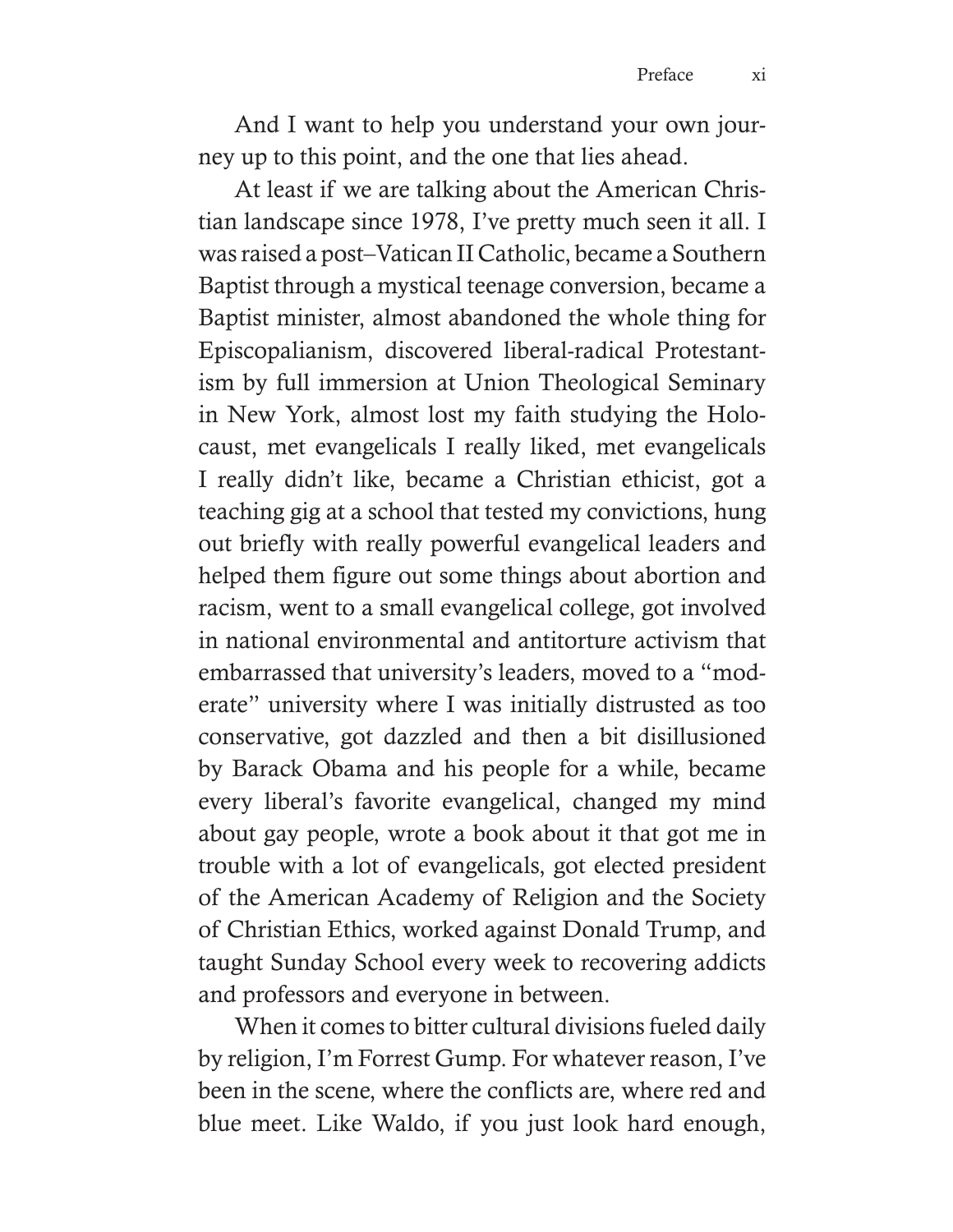you can find me. My journey has taken me through and across and around and amid some of the messiest fights, most interesting moments, and most fascinating people in recent American religious life. I've been on the red side and the blue side, with the Christian Right and the Religious Left, and everyone in between.

If you live in that space as well, if you find that the labels we use to decide whom we can and can't like don't fit you, if you want to look for God outside the boxes the religious wars have tried to put God in, then maybe my journey has something to say about yours.

And here's the thing: I've kept track. Little did these unsuspecting Christians know, but I'm a compulsive journaler and record keeper. I have kept every lecture and speech I've ever given, and pretty much all of my important correspondence. And all along the way, I've been journaling almost every day about most every important thing I've experienced. So I have contemporaneous notes on, for example, the day in 1987 that I was told that white men had better remain quiet in a course on liberation theology, the day in 1995 that I was invited to sell my soul for a nice future working with a conservative seminary president, the evening in 1995 in which the Holy Spirit burned out of me any capacity to hate that same president, the days in 2006 when I received hate mail for opposing torture while my daughter lay unconscious in the hospital, the day in 2007 when I was interrogated intensely for having spent way too long working with conservatives, the day in 2008 when I figured out I was being used by the Obama campaign, and the day in 2011 when a very bright philosopher at a very conservative Christian college said to me, "We know we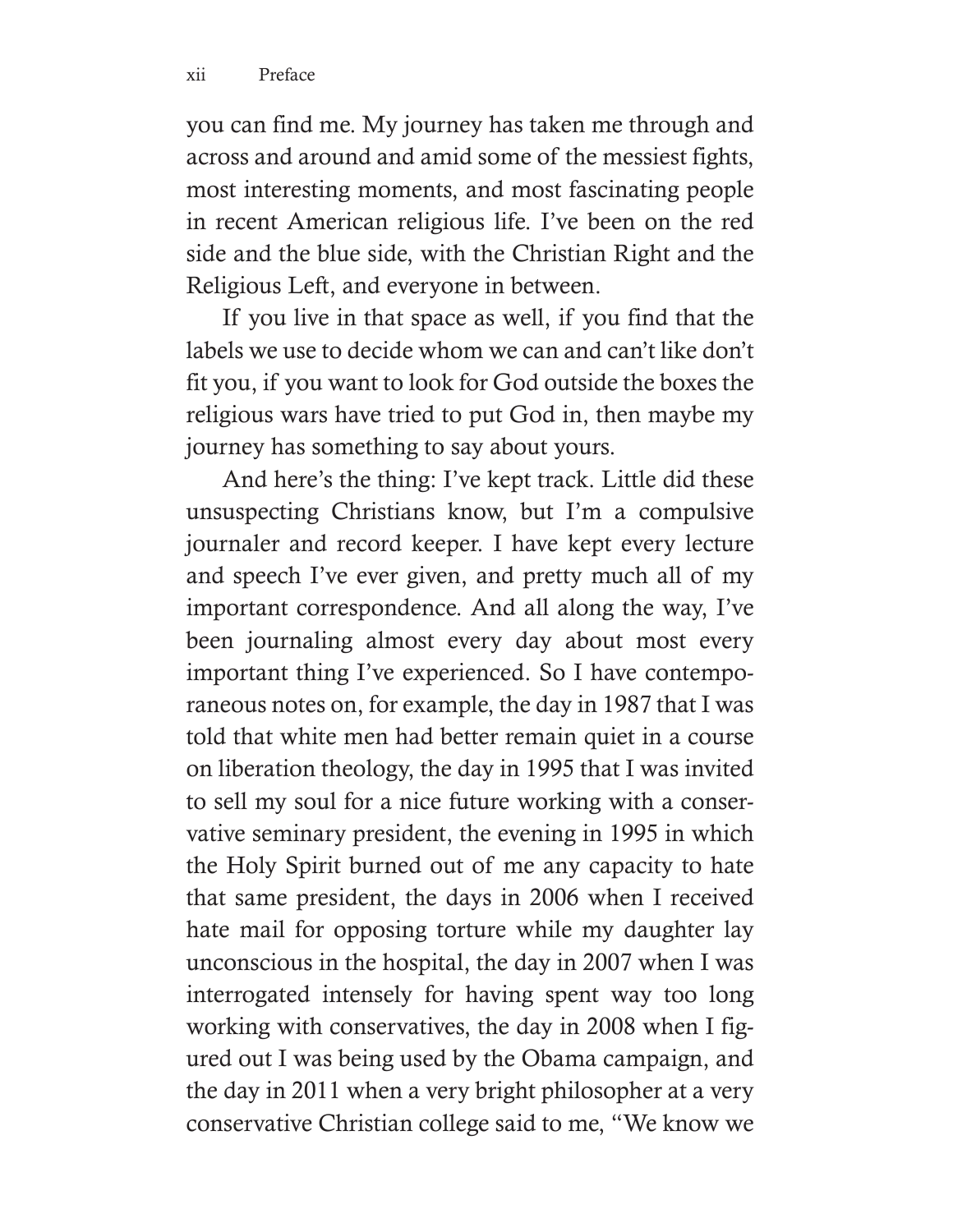are supposed to oppose gays, but we can't really give any good reason for it anymore."

Did you notice that I threw a reference to the Holy Spirit into that last paragraph? You see, through all of this, I haven't been able to stop being a Christian. Despite all the fighting, culture warring, and general craziness that I've seen, I am still doing my best to be a follower of Jesus.

And so this journaling, I should tell you, has been prayer journaling. That's mainly how I have prayed for the last forty years—by writing it all out to God. When I became a Christian at the age of 16, it stuck. It took. I can't claim any credit for it, but it's true. And I've been writing it and praying it ever since.

So the stories I am going to tell you are not the stories of a disillusioned ex-Christian. It's weird, perhaps, but none of the nasty stuff I've seen in churches or denominations or seminaries or colleges or academia has ever really had an effect on my faith in Jesus. Jesus isn't the problem. Christians are. So I'm still a Jesus follower after all these years—or trying to be, anyway.

It's not that Christian people are just a problem. People are a mix of good and bad, and the bad is often just a slightly exaggerated version of the good. That's just as true of Christians as it is of everyone else.

We have an expression in the Gushee household, developed by one of our three very clever children when he was a teenager. I like to quote movie lines, and almost every day I do so, whether family members feel like hearing them or not. At one point my son David said of these quotes, "Dad, you never get it exactly right. You never even get it close to right." He said this with a smile,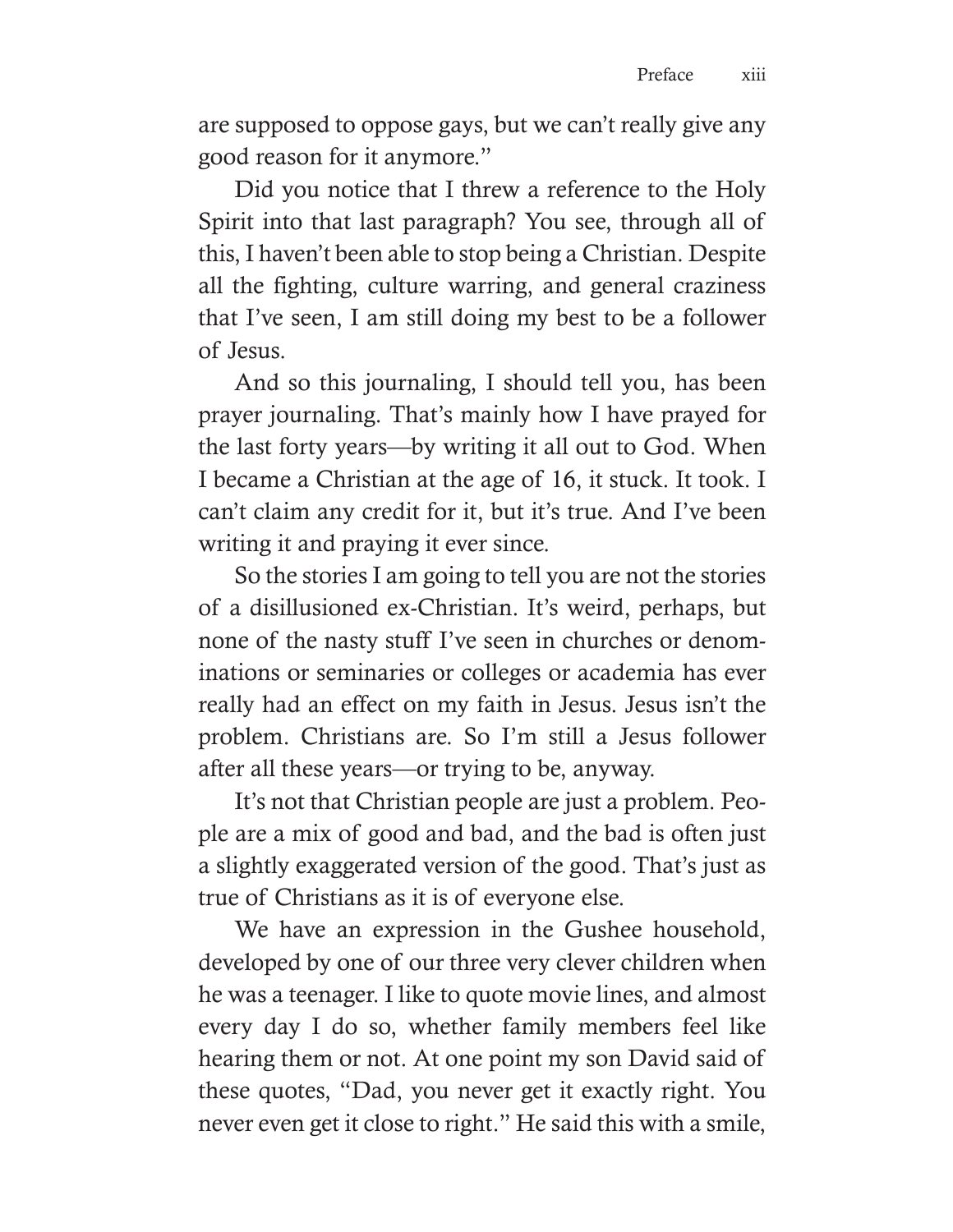and it has stuck in the family lexicon ever since, along with my mangled quotes from *Ghostbusters*, *Pee-wee's Big Adventure*, and *Groundhog Day*.

Excuse me for a moment. Back in a second. My wife, Jeanie, called me over to tell me that I am remembering the genesis of "You never get it exactly right" incorrectly. So I guess I never get it exactly right even when it comes to talking about when we started saying that I never get it exactly right.

That Gusheeism is true of Christians, too. We never get it exactly right. We never (or rarely) get it even close to right. But it isn't for lack of trying. Just about everyone I have encountered in the religious landscape of American life over the last forty years has been trying to get it exactly right. And with just a bit of sympathy, one can see how they got to their version of what trying to get it exactly right looks like, even when in the end I, at least, must conclude that they were partly or even largely wrong.

So this is a book that will try to offer a fair rendering of the flawed people and institutions to be found across the red-blue/conservative-liberal barricades in American Christianity. I think it will not be hard to show the virtues of each strand of Christian I have encountered. But it will also be clear how simultaneously these virtues became their own vices. It seems impossible to have any significant amount of a virtue—such as strong conviction—without simultaneously suffering its correlated vice, which is intolerance.

We are experiencing a moment in American life in which our cultural divides have hardened into mutual incomprehension and demonization. I first wrote that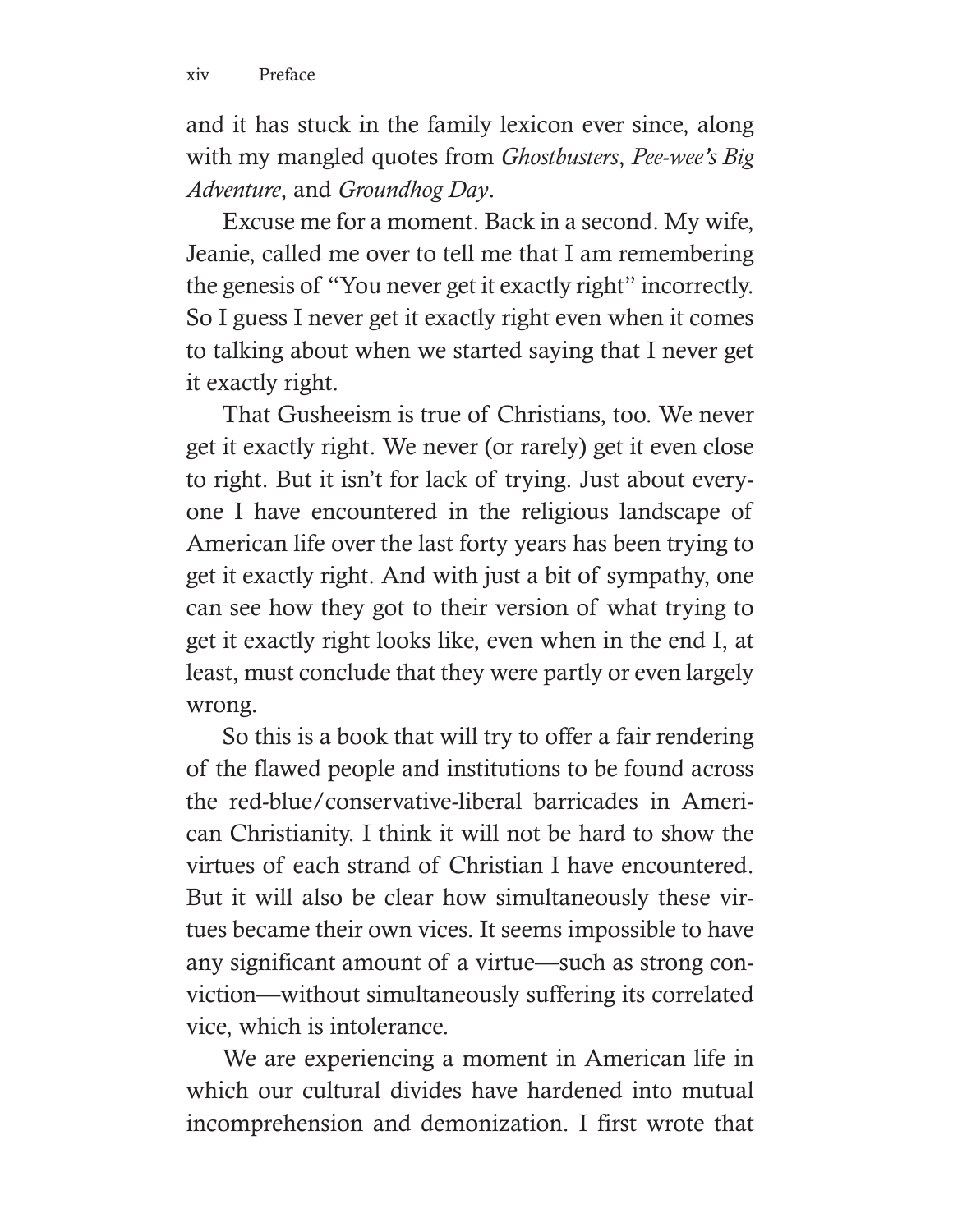line long before the election of Donald Trump as president, and it is even truer now. We don't know each other, we don't understand each other, we don't trust each other, and we don't like each other. All we see are each other's vices, none of each other's virtues. If this memoir from both sides of the barricades helps improve this deplorable situation, that is reason enough to write it.

I may not succeed in this project, because I myself bear a number of scars from the battles in which I have fought. I fear an encroaching bitterness and cynicism in my own soul. The further along I get, the less faith I have in a group called "Christians," and the more I see the world from the perspective of those who have been hurt by Christians. But to give up entirely on Christians or that thing called "the church" would be shattering to me. In lieu of many rounds of expensive therapy to figure all this stuff out, I am doing what I usually do—pondering it all with my pen. Thanks for joining me.

We are where we are because of where we've been. If, like me, you're trying to figure out why Christian life is so fragmented and sometimes destructive today, then it will help to see some of the roads Christians have taken to get here. Because my story has happened along several of those roads, you might find it helpful to hear about it. I think I can open some avenues of understanding related to all kinds of things, such as:

- post–Vatican II U.S. Catholicism compared with Catholicism today
- the Southern Baptist Convention controversy and its warring parties
- mainline liberalism and radicalism